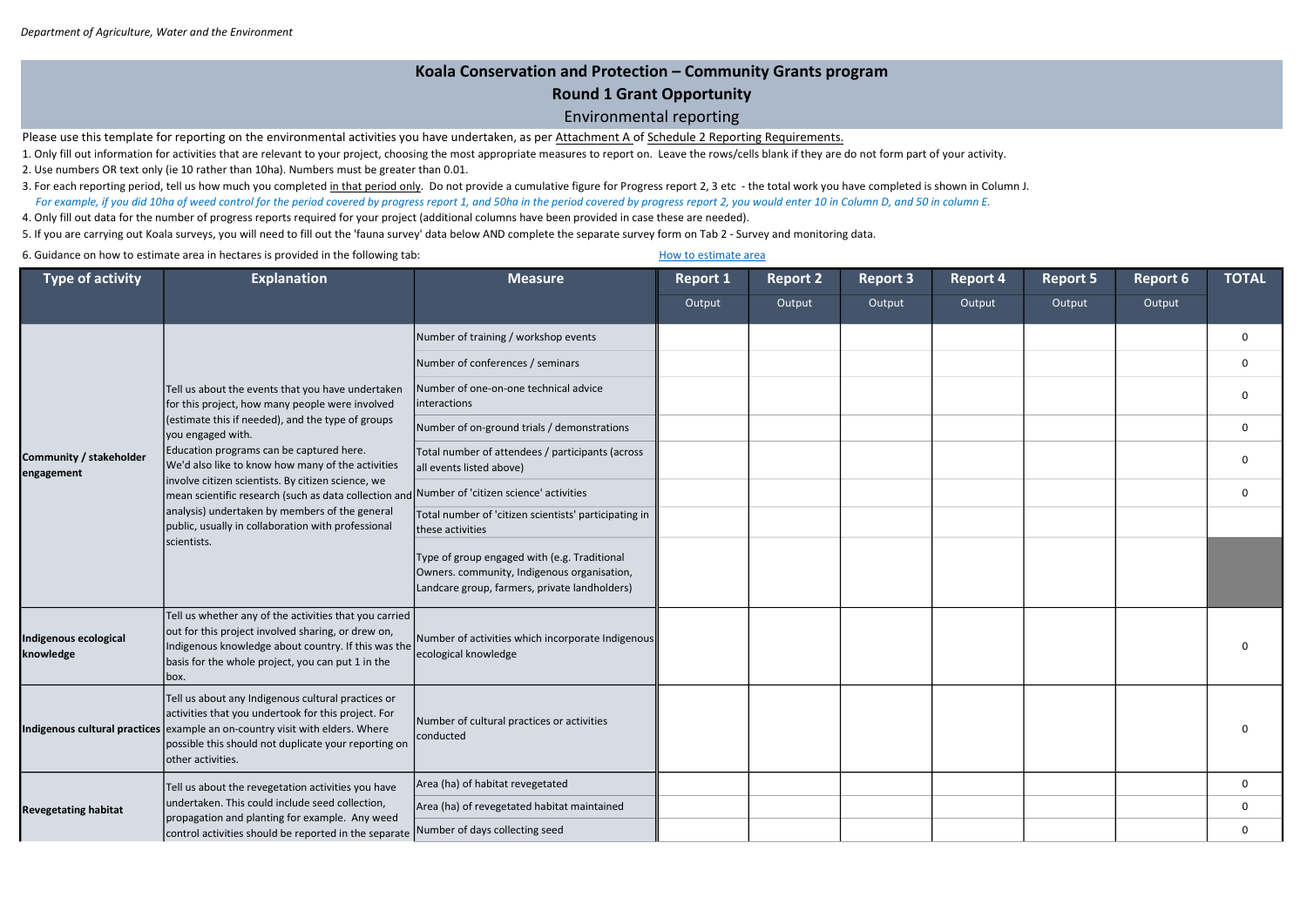|                                 | row below.                                                                                                                                                                                                                                             | Number of days propagating plants                            |  |  |  | 0            |
|---------------------------------|--------------------------------------------------------------------------------------------------------------------------------------------------------------------------------------------------------------------------------------------------------|--------------------------------------------------------------|--|--|--|--------------|
| <b>Weed distribution survey</b> | Tell us about any weed distribution surveys that you Number of weed distribution surveys conducted                                                                                                                                                     |                                                              |  |  |  | 0            |
|                                 | carried out across the project area before you<br>undertook control work.                                                                                                                                                                              | Area (ha) surveyed for weeds                                 |  |  |  | 0            |
|                                 | Tell us about the weed removal activities you have<br>undertaken. You can report weed control along                                                                                                                                                    | Area (ha) treated for weeds - initial                        |  |  |  | 0            |
|                                 | waterways either as an area (ha) or length (km).                                                                                                                                                                                                       | Area (ha) treated for weeds - follow-up                      |  |  |  | $\Omega$     |
| <b>Removing weeds</b>           | Data from the first weed treatment of an area can<br>be reported under 'initial'. Data from subsequent                                                                                                                                                 | Length (km) treated for weeds - initial                      |  |  |  | 0            |
|                                 | treatments (e.g. of the same area, or if you are<br>treating an area that was treated in the past as part<br>of a different project) can reported under 'follow-<br>lup'.                                                                              | Length (km) treated for weeds - follow-up                    |  |  |  |              |
| <b>Fauna survey</b>             | Tell us about any fauna surveys you have done - we Number of surveys conducted<br>expect this will be for the Koala. PLUS fill out TAB 2                                                                                                               |                                                              |  |  |  | 0            |
|                                 | Survey & monitoring data                                                                                                                                                                                                                               | Area (ha) covered by surveys                                 |  |  |  | 0            |
| Pest animal survey              | Tell us about any pest animal surveys you have                                                                                                                                                                                                         | Number of surveys conducted                                  |  |  |  | 0            |
|                                 | conducted, for example before you carried out pest<br>control activities.                                                                                                                                                                              | Area (ha) surveyed for pest animals                          |  |  |  | 0            |
|                                 | Tell us about area that you have treated to control                                                                                                                                                                                                    | Area (ha) treated for pest animals - initial                 |  |  |  | 0            |
| <b>Controlling pest animals</b> | pest animals across your project area. This would<br>include the area effectively treated by baiting,<br>shooting or trapping. If you installed fencing, for<br>example to keep cattle out of an area, please record<br>it under 'controlling access'. | Area (ha) treated for pest animals - follow up               |  |  |  |              |
|                                 | Tell us about the structures you have installed to                                                                                                                                                                                                     | Number of structures installed                               |  |  |  | $\mathbf{0}$ |
| <b>Controlling access</b>       | control access. This action might be taken to control                                                                                                                                                                                                  | Length (km) installed                                        |  |  |  | 0            |
|                                 | access by people, vehicles or animals (e.g. cattle).                                                                                                                                                                                                   | What type of access is being controlled?                     |  |  |  |              |
|                                 | Tell us about the habitat augmentation actions you<br>have undertaken, for example installing road                                                                                                                                                     | Number of structures installed                               |  |  |  | 0            |
| <b>Habitat augmentation</b>     | underpasses or overpasses to allow for safe<br>movement of Koalas. Revegetation activities should<br>be described under 'revegetation' - please do not<br>include them here.                                                                           | Type of habitat augmentation / installed                     |  |  |  |              |
|                                 | Tell us about the area over which you have carried                                                                                                                                                                                                     | Area (ha) of erosion control                                 |  |  |  | 0            |
| <b>Erosion management</b>       | out erosion control. This might include, for example,<br>stream bank remediation or installation of sediment<br>control traps.                                                                                                                         | Length (km) of waterway treated for erosion<br>control       |  |  |  | $\Omega$     |
|                                 | <b>Establishing and maintaining</b> $ T$ ell us about the agreements being established and                                                                                                                                                             | Number of agreements established                             |  |  |  | 0            |
| agreements                      | maintained that will support koala conservation                                                                                                                                                                                                        | Area (ha) covered by agreements                              |  |  |  | 0            |
|                                 | efforts, such as voluntary conservation agreements.                                                                                                                                                                                                    | Type of agreement                                            |  |  |  |              |
| <b>Establishing monitoring</b>  | Tell us about any monitoring regimes being<br>established and maintained, for example for weeds,                                                                                                                                                       | Number of baseline data sets collected and/or<br>synthesised |  |  |  |              |
| regimes                         | pests or Koalas. This might include collecting data                                                                                                                                                                                                    | Number of monitoring regimes established                     |  |  |  | 0            |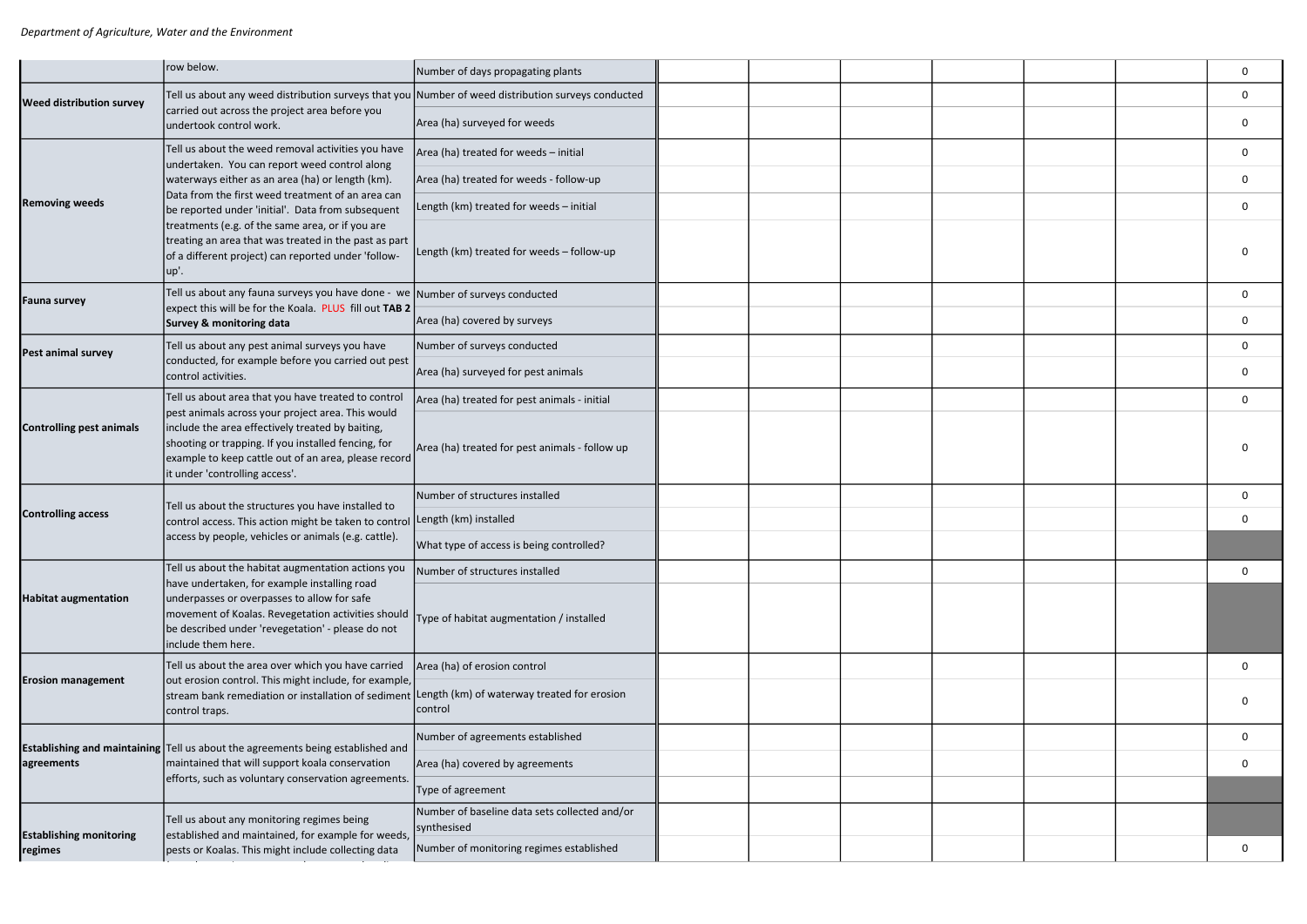Note that elements of this reporting may inform briefings to Commonwealth Ministers and Officials at both an aggregated and disaggregated basis. Some details may also be shared publicly.

|                                              | (e.g. photo points or a survey) to set up a baseline,<br>so you can measure progress over time.                                                                                                                                                                                                           | What are you monitoring?                                                |  |  |  |              |
|----------------------------------------------|-----------------------------------------------------------------------------------------------------------------------------------------------------------------------------------------------------------------------------------------------------------------------------------------------------------|-------------------------------------------------------------------------|--|--|--|--------------|
| Implementing fire                            | Tell us about the fire management actions you have $\vert_{\text{Area (ha) treated by fire management actions}}$<br>undertaken, for example hazard reduction or                                                                                                                                           |                                                                         |  |  |  | 0            |
| management actions                           | ecological burns. Cultural burns can be included<br>here.                                                                                                                                                                                                                                                 | Types of fire management action                                         |  |  |  |              |
| <b>Developing site</b>                       | Tell us about any site management plans that you                                                                                                                                                                                                                                                          | Number of plans developed                                               |  |  |  | 0            |
| management plan                              | have developed or revised to support Koala<br>conservation and recovery efforts.                                                                                                                                                                                                                          | Area (ha) covered by plan                                               |  |  |  | 0            |
| Developing guidelines /<br>protocols /policy | Tell us about any documents you have developed to<br>support Koala conservation and recovery. For<br>example, guidelines or protocols for use by first<br>responders for handling Koala's after a bushfire.<br>This does not include communication materials<br>developed to support outreach activities. | Number developed                                                        |  |  |  | $\Omega$     |
|                                              | Tell us about any activities you have undertaken to                                                                                                                                                                                                                                                       | Number of facilities built / upgraded                                   |  |  |  | 0            |
| <b>Undertaking Koala health</b><br>care      | support Koala health and care, for example building Number of Koala receiving treatment / care<br>or upgrading koala health facilities, or providing<br>primary care for sick or injured Koalas. Treatment of<br>Koala's with disease would be included here.                                             | (supported through this project)                                        |  |  |  | <sup>0</sup> |
|                                              |                                                                                                                                                                                                                                                                                                           | Number of Koalas released from care (supported<br>through this project) |  |  |  | $\Omega$     |
| <b>Undertaking applied</b>                   | Tell us about any applied research activity that you                                                                                                                                                                                                                                                      | Number of interventions                                                 |  |  |  | 0            |
| research                                     | have undertaken (where this is not captured<br>elsewhere), such as trialling new Koala tracking tags. Type of activity                                                                                                                                                                                    |                                                                         |  |  |  |              |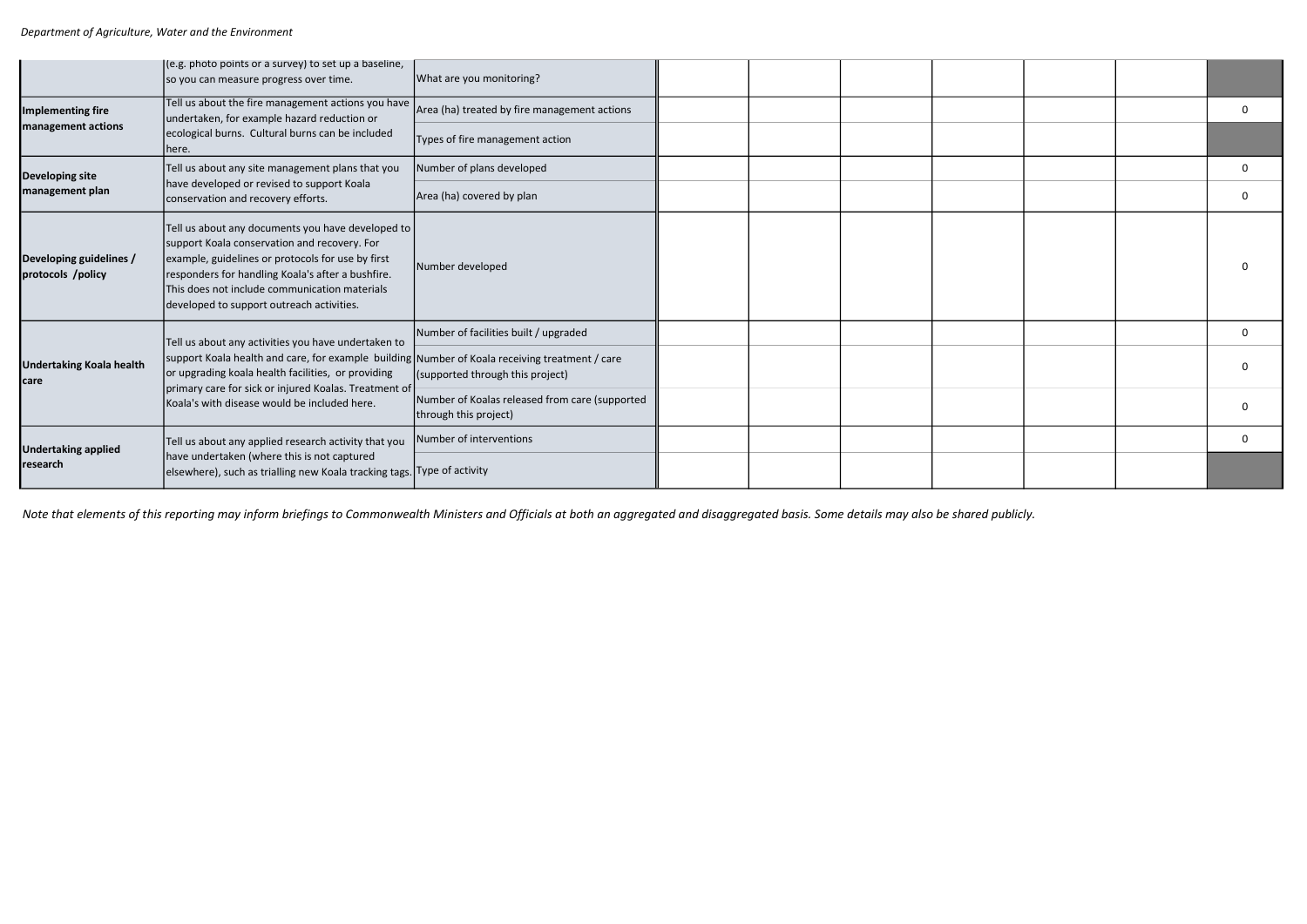| <b>Project ID</b> |  |
|-------------------|--|
| Proponent         |  |

| <b>ESSENTIAL INFORMATION</b> |                                            |              |            |                            |                                                           |                                                                          | ADDITIONAL INFORMATION IF YOU CAN PROVIDE THIS |                               |               |                                                                                                                                                                                                       |                                                                                                                 |                |                |                   |                                                                                                                            |                                                                                                                                     |
|------------------------------|--------------------------------------------|--------------|------------|----------------------------|-----------------------------------------------------------|--------------------------------------------------------------------------|------------------------------------------------|-------------------------------|---------------|-------------------------------------------------------------------------------------------------------------------------------------------------------------------------------------------------------|-----------------------------------------------------------------------------------------------------------------|----------------|----------------|-------------------|----------------------------------------------------------------------------------------------------------------------------|-------------------------------------------------------------------------------------------------------------------------------------|
| <b>Date</b>                  | Location<br>name                           | Latitude     | Longitude  | <b>Method of</b><br>survey | <b>Effort</b><br>(total of<br>length,<br>area or<br>time) | <b>Units of</b><br>measure for<br>effort<br>(e.g. m, km,<br>ha, min, hr) | Number of<br><b>Koalas</b>                     | <b>Habitat</b><br>description | type          | <b>Who was</b><br>involved in the   Email contact<br>survey<br>(# scientists, #<br>Land use   citizen scientists,<br># landholders, #<br>first nation<br>people. Please<br>include all that<br>apply) | for the data<br>(in case the<br><b>National Koala</b><br>Monitoring<br>Program would<br>like to contact<br>you) | #<br>juveniles |                | # male   # female | <b>Condition of</b><br>koalas<br>(if observable)<br>Good/fair/poo<br>$\mathsf{r}$<br>weeping<br>eyes/injury<br>/dirty rear | A photo of<br>koalas seen,<br>and one photo<br>of habitat<br>type, where<br>survey was<br>conducted (list<br>relevant<br>filenames) |
| 25/02/2022                   | Widget<br>reserve, Coffs<br><b>Harbour</b> | $-30.296276$ | 153.114136 | <b>Visual</b>              | 450                                                       | ha                                                                       | $\sqrt{5}$                                     | <b>Open Woodland</b>          | <b>Native</b> | 3 scientists, 7<br>citizen scientists                                                                                                                                                                 | joe.bloggs@gm<br>ail.com.au                                                                                     | $\overline{2}$ | $\overline{3}$ | $\overline{2}$    | Fair x 1, Good<br>x 4                                                                                                      | koala_widget1_<br>25Feb22.jpg<br>habitat_widget<br>1_25Feb22                                                                        |
|                              |                                            |              |            |                            |                                                           |                                                                          |                                                |                               |               |                                                                                                                                                                                                       |                                                                                                                 |                |                |                   |                                                                                                                            |                                                                                                                                     |
|                              |                                            |              |            |                            |                                                           |                                                                          |                                                |                               |               |                                                                                                                                                                                                       |                                                                                                                 |                |                |                   |                                                                                                                            |                                                                                                                                     |
|                              |                                            |              |            |                            |                                                           |                                                                          |                                                |                               |               |                                                                                                                                                                                                       |                                                                                                                 |                |                |                   |                                                                                                                            |                                                                                                                                     |
|                              |                                            |              |            |                            |                                                           |                                                                          |                                                |                               |               |                                                                                                                                                                                                       |                                                                                                                 |                |                |                   |                                                                                                                            |                                                                                                                                     |
|                              |                                            |              |            |                            |                                                           |                                                                          |                                                |                               |               |                                                                                                                                                                                                       |                                                                                                                 |                |                |                   |                                                                                                                            |                                                                                                                                     |
|                              |                                            |              |            |                            |                                                           |                                                                          |                                                |                               |               |                                                                                                                                                                                                       |                                                                                                                 |                |                |                   |                                                                                                                            |                                                                                                                                     |
|                              |                                            |              |            |                            |                                                           |                                                                          |                                                |                               |               |                                                                                                                                                                                                       |                                                                                                                 |                |                |                   |                                                                                                                            |                                                                                                                                     |
|                              |                                            |              |            |                            |                                                           |                                                                          |                                                |                               |               |                                                                                                                                                                                                       |                                                                                                                 |                |                |                   |                                                                                                                            |                                                                                                                                     |
|                              |                                            |              |            |                            |                                                           |                                                                          |                                                |                               |               |                                                                                                                                                                                                       |                                                                                                                 |                |                |                   |                                                                                                                            |                                                                                                                                     |
|                              |                                            |              |            |                            |                                                           |                                                                          |                                                |                               |               |                                                                                                                                                                                                       |                                                                                                                 |                |                |                   |                                                                                                                            |                                                                                                                                     |
|                              |                                            |              |            |                            |                                                           |                                                                          |                                                |                               |               |                                                                                                                                                                                                       |                                                                                                                 |                |                |                   |                                                                                                                            |                                                                                                                                     |
|                              |                                            |              |            |                            |                                                           |                                                                          |                                                |                               |               |                                                                                                                                                                                                       |                                                                                                                 |                |                |                   |                                                                                                                            |                                                                                                                                     |
|                              |                                            |              |            |                            |                                                           |                                                                          |                                                |                               |               |                                                                                                                                                                                                       |                                                                                                                 |                |                |                   |                                                                                                                            |                                                                                                                                     |
|                              |                                            |              |            |                            |                                                           |                                                                          |                                                |                               |               |                                                                                                                                                                                                       |                                                                                                                 |                |                |                   |                                                                                                                            |                                                                                                                                     |
|                              |                                            |              |            |                            |                                                           |                                                                          |                                                |                               |               |                                                                                                                                                                                                       |                                                                                                                 |                |                |                   |                                                                                                                            |                                                                                                                                     |

## INSTRUCTIONS

1. Add a new row for each survey technique you use.

2. Enter 0 if you carried out a survey and didn't find any Koalas - this is still important information. Evidence of

Koalas, such as scats and scratches on trees, can be described in comments.

|  | Koala Conservation and Protection - Community Grants program |  |
|--|--------------------------------------------------------------|--|
|--|--------------------------------------------------------------|--|

## Round 1 Grant Opportunity

Koala survey and monitoring data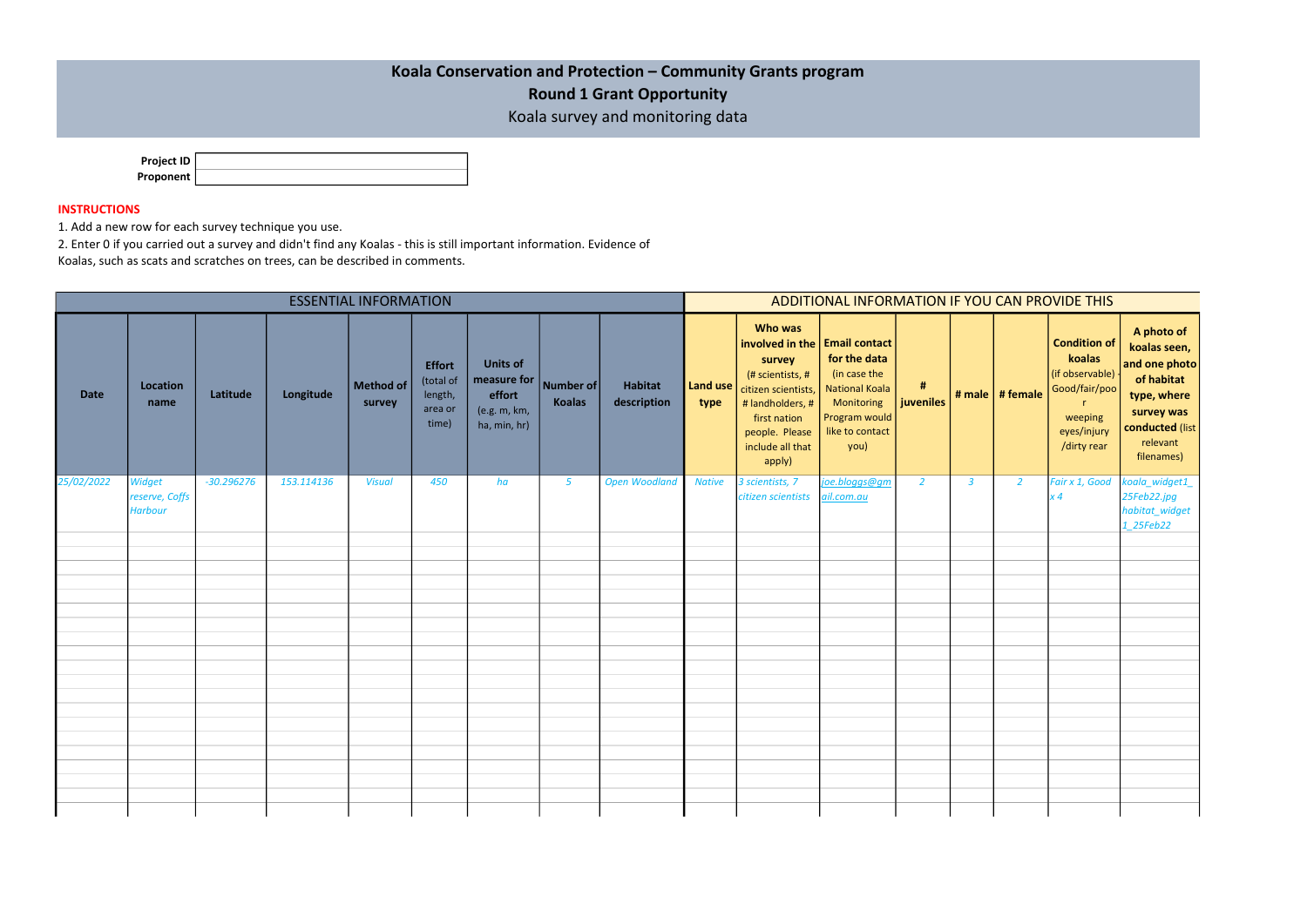## How to estimate area of hectares if not known:

- 1. Go to: https://www.google.com/maps
- 2. Find your project location using the search bar or by scrolling in.
- 3. Right click on the map and select "Measure distance" to get the measure tool.



4. Click around the area until it forms a joined shape.

If the measurement is in metres squared like below, divide the number by 10,000 to get the hectares squared.

```
e.g. 373,661m<sup>2</sup> / 10 = 37.3661 hectares
```
You can also search www.google.com to convert these figures.